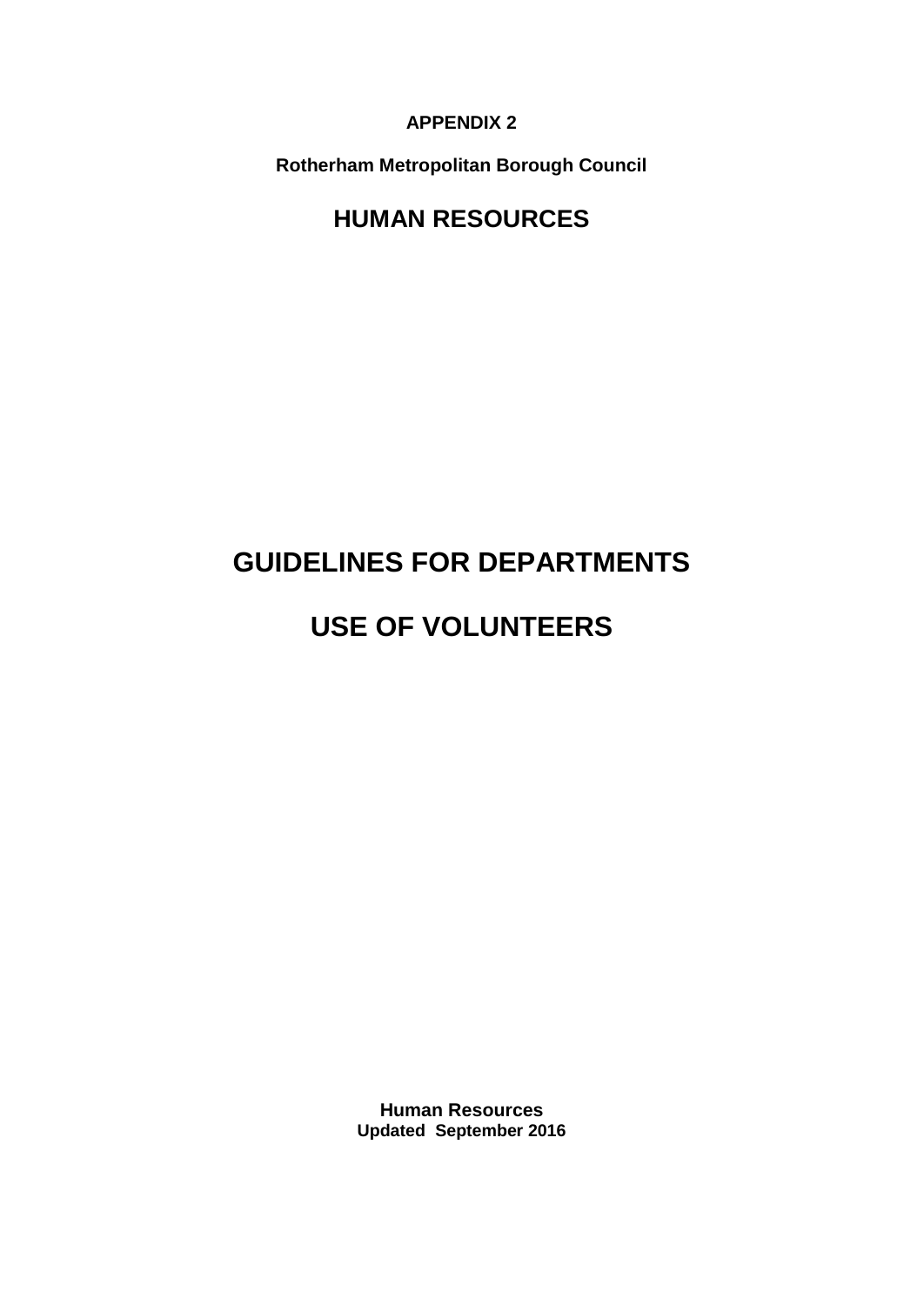# **Guidelines for Managers on Use of Volunteers**

# **1. Introduction**

These guidelines are intended to cover those persons who are unpaid who carry out specific activities to supplement the services provided to the public. The use of volunteers is not intended to replace paid employees.

These guidelines do not apply to those persons who wish to obtain work experience placements.

# **2. Approval**

Where new arrangements for the introduction of volunteers are proposed the matter should be reported to the relevant Directorate/Service Management Team with a clear definition of their role and the numbers who will be involved. The trades unions and employees in the area concerned should be consulted on the matter.

### **3. Operation of a Volunteer Scheme**

Recruitment:- The role of the volunteer will be clearly described in a written form similar to a job profile/specification. The person responsible for the volunteer/s will be identified. This description of activities to be undertaken by the volunteer will form the basis of identifying the skills, experience, knowledge and qualifications that are required to undertake this voluntary opportunity.

The position should be advertised using appropriate channels to encourage a diverse, suitably qualified / experienced range of potential volunteers to contact you. It is recommended that one of these channels is to advertise for volunteers via Voluntary Action Rotherham (VAR) who can assist you to place the opportunity onto the [Do-It](https://do-it.org/)  [website.](https://do-it.org/)

Potential volunteers can also apply via VAR / Do-It and managers should discuss this with VAR as part of the preparations to recruit volunteers.

There should be two written references for potential volunteers. These references must be verbally checked by phoning the provider.

Other checks will depend upon the nature of the role. For example, some roles will require an Enhanced Disclosure and Barring Service (DBS). Information, including the forms to use, how to apply and completing ID checks can be found on the [council's website.](https://rotherham-jobsonline.co.uk/GenText.aspx?page=page12) Although the DBS will process these free of charge if the volunteer box is 'ticked' there will be an internal charge to HR to pay North Yorkshire Council to process this application.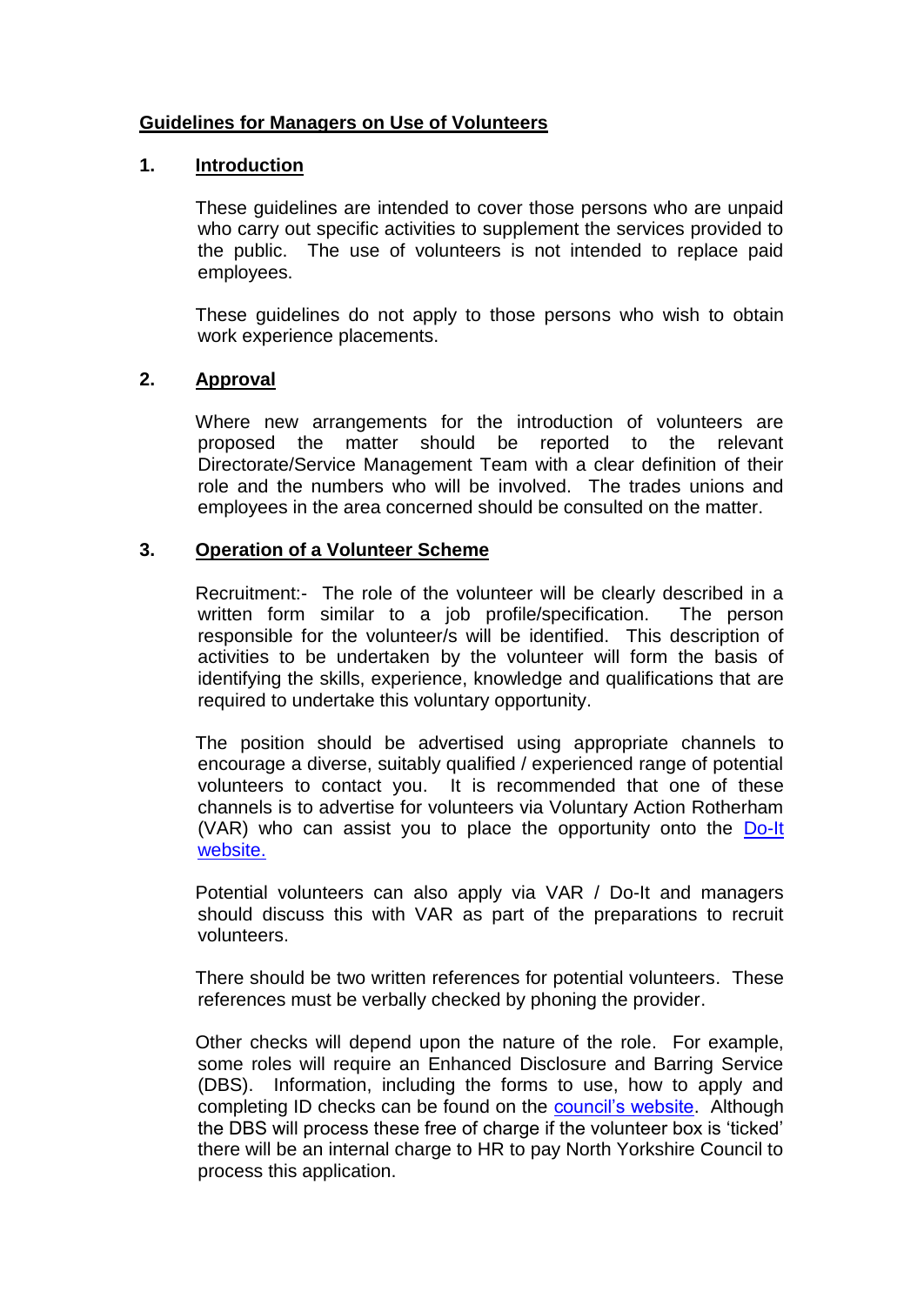If an enhanced DBS is not required for the volunteer role a Basic Disclosure will be required for any volunteer who will be granted access to the Council's IT system – see the [Baseline Personnel](http://rmbcintranet/Directorates/ACE/HRandPayroll/A-ZofHRInformation/Pages/B.aspx)  [Security Standard](http://rmbcintranet/Directorates/ACE/HRandPayroll/A-ZofHRInformation/Pages/B.aspx) information on the intranet; the same process as for employees must be followed.

Where qualifications are required the certificates should be checked e.g. driving licence.

The identity of the applicant should be verified by examination of documentary evidence that includes national insurance number e.g. payslip, N.I. card.

Managers must also check that the potential volunteer has the legal right to volunteer within the UK.

#### **Appointment**

When the volunteer is appointed a written agreement should be made with the person chosen. This should give start dates; times of attendance; health and safety issues; confidentiality requirements; training and support; termination arrangements; named supervisor; probationary period; insurance cover; procedure for notifying absences etc.. A model agreement is given later in the document.

The individual should receive induction into the role with the above elements, in particular health and safety being covered.

If needed, for the voluntary role, personal protective equipment should be issued and training provided in its use.

A probationary period should be used to assess the person's suitability using the one which applies to existing employees.

There should be a clause on confidentiality in the written agreement and a form of words is included in the example given later.

In relation to insurance cover it is necessary to check with the Authority's Insurance officer that they are covered by the Authority's policies.

The termination arrangements should be explicitly stated in the agreement unless there are particular circumstances normally a week's notice terminating the arrangement by either side should be used.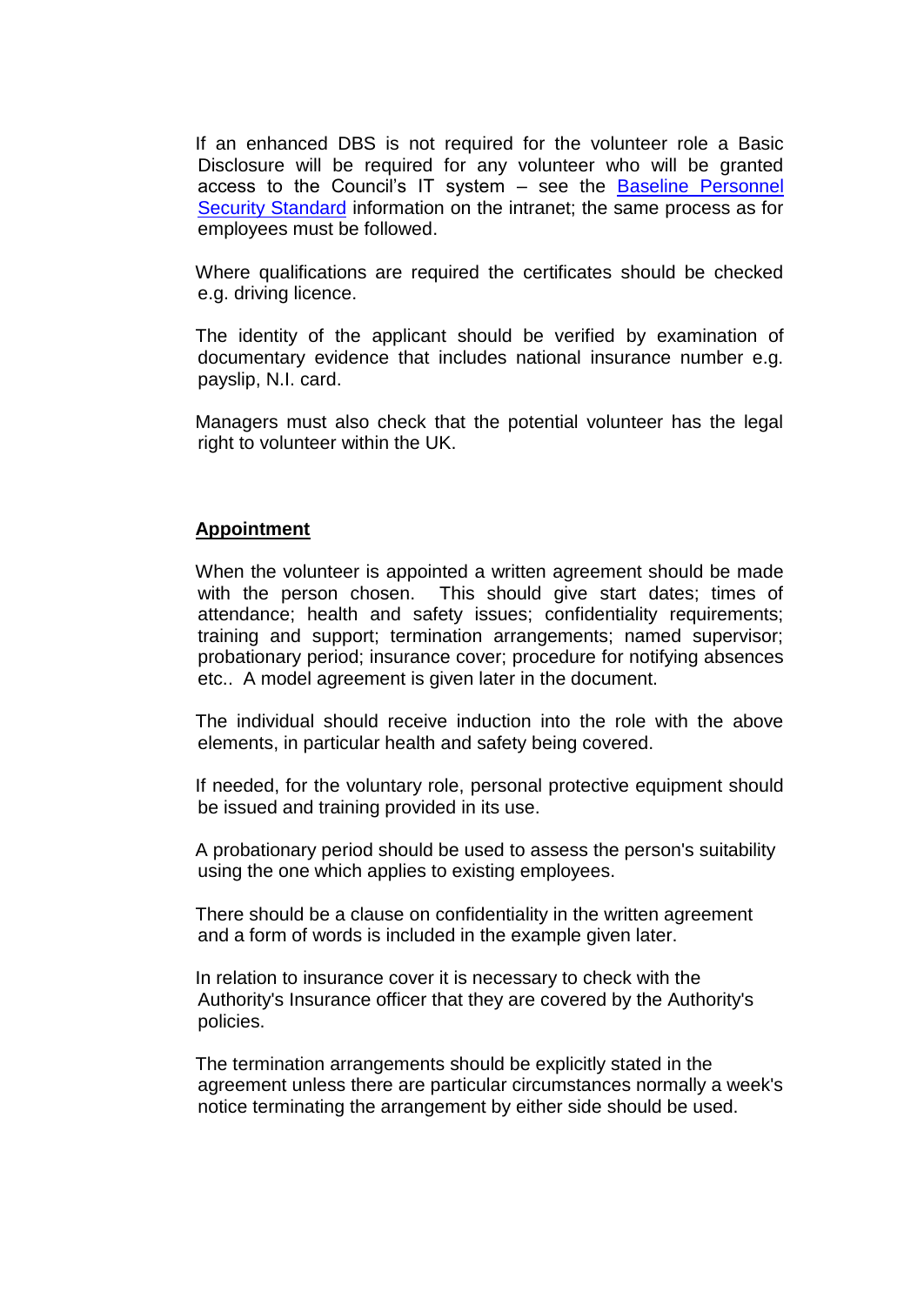# **Training and Support**

There should be adequate training and support for the volunteer, especially on health and safety issues.

The employee responsible for the volunteers should regularly review the training requirements of the staff, at least every 6 months.

Depending on the volunteer role being undertaken there may be a requirement for regular, formal/semi-formal supervision sessions. If not, it would be good practice to review how the volunteer is feeling and the role is working out once a quarter.

# **Expenses**

The reimbursement of expenses is a matter for each service to monitor and control. If it is necessary to reimburse volunteers for incurring additional subsistence and travel costs the [Council's Subsistence](http://rmbcintranet/Directorates/ACE/HRandPayroll/A-ZofHRInformation/Pages/S.aspx)  [Rates](http://rmbcintranet/Directorates/ACE/HRandPayroll/A-ZofHRInformation/Pages/S.aspx) document should be used for the rates to be used as a basis for payments. Any payments should be made following a claim which is authorised by the appropriate employee and recorded for audit purposes.

It is important that any expenses paid only cover actual and directly related costs eg actual bus tickets cost so, for example, if the person buys a one week travel card you could pay 1/7 the cost for each day the person volunteers

# **Record Keeping**

The personal details of volunteers should be recorded and held in the same way as for paid employees. Where references are requested on the volunteer these should normally be provided and kept on file by the service hosting the volunteer. They do not need to be sent to Human Resources..

# **Review**

The operation of a volunteer scheme should be monitored and reviewed regularly to ensure it is meeting the requirements of the Service.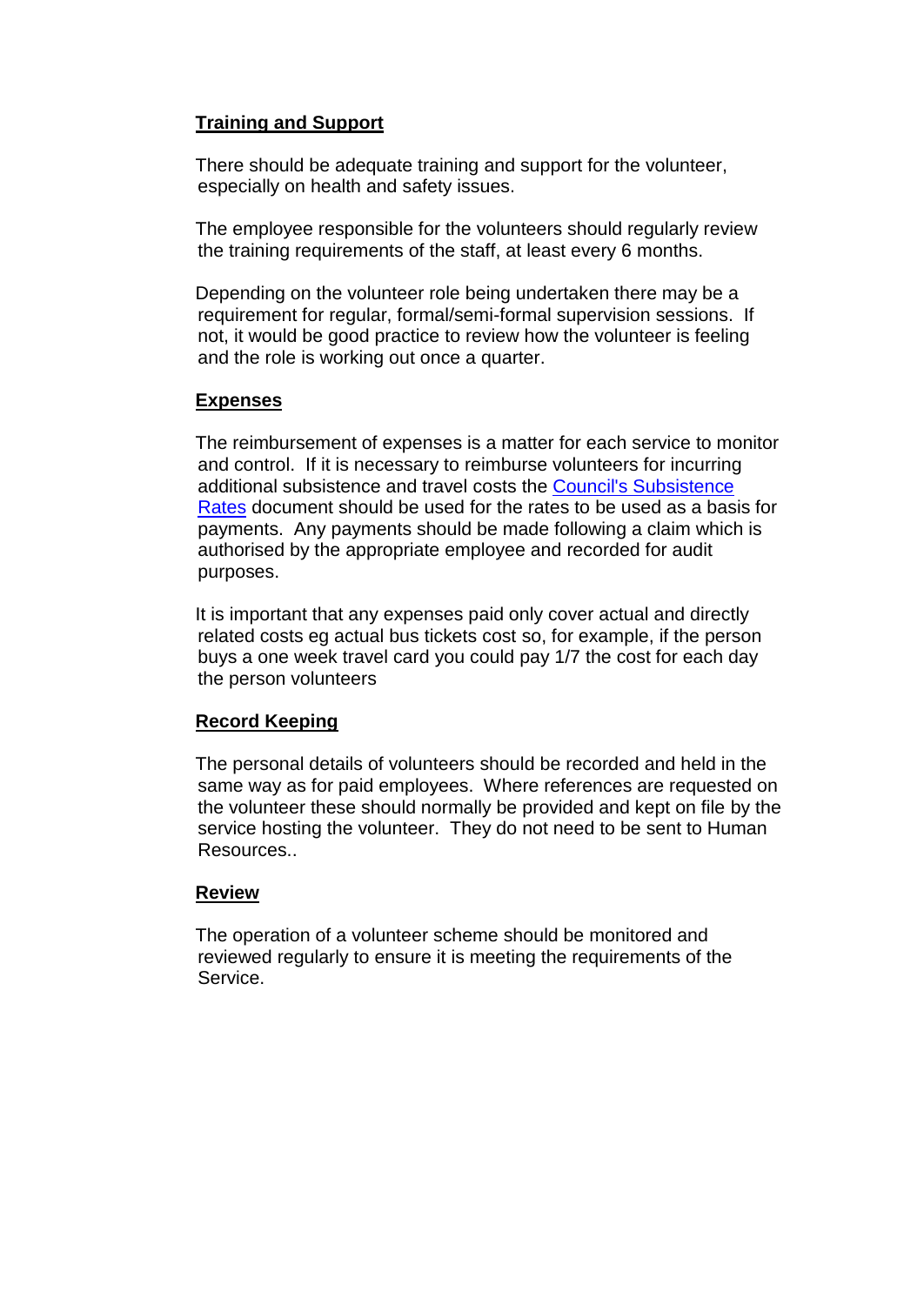# **Written Agreement with Volunteer**

**NAME: ADDRESS:**

**TITLE OF VOLUNTEER: (If appropriate)**

**COMMENCEMENT DATE: LOCATION:**

**TIMES OF ATTENDANCE:**

**Named Supervisor:**

# **Probationary Period (If appropriate)**

You will be subject to a probationary period of 6 months to assess your suitability and for you to assess the suitability of the position.

### **Termination Arrangements**

One week's notice by either side will be required, in writing to end the arrangement.

## **Training and Support**

Your training requirements will be reviewed every 6 months.

#### **Expenses**

Any payments can only be made following a claim for actual expenditure necessarily incurred, accompanied by receipts as appropriate and authorised by a named supervisor. Payments will be made via the Council's payment system directly into your bank account.

# **Confidentiality**

All volunteers handling, or with access to, confidential information should be aware of the serious consequences that its disclosure could bring.

No volunteer shall communicate to the public the content of documents and particulars of service users relating to the Authority unless required by law or expressly authorised to do so. It is a grave betrayal of trust, and to use confidential information either in a careless or ill-considered discussion, or by the exploiting of such information for personal gain. It could also be illegal eg break the requirements of the Data Protection Act.